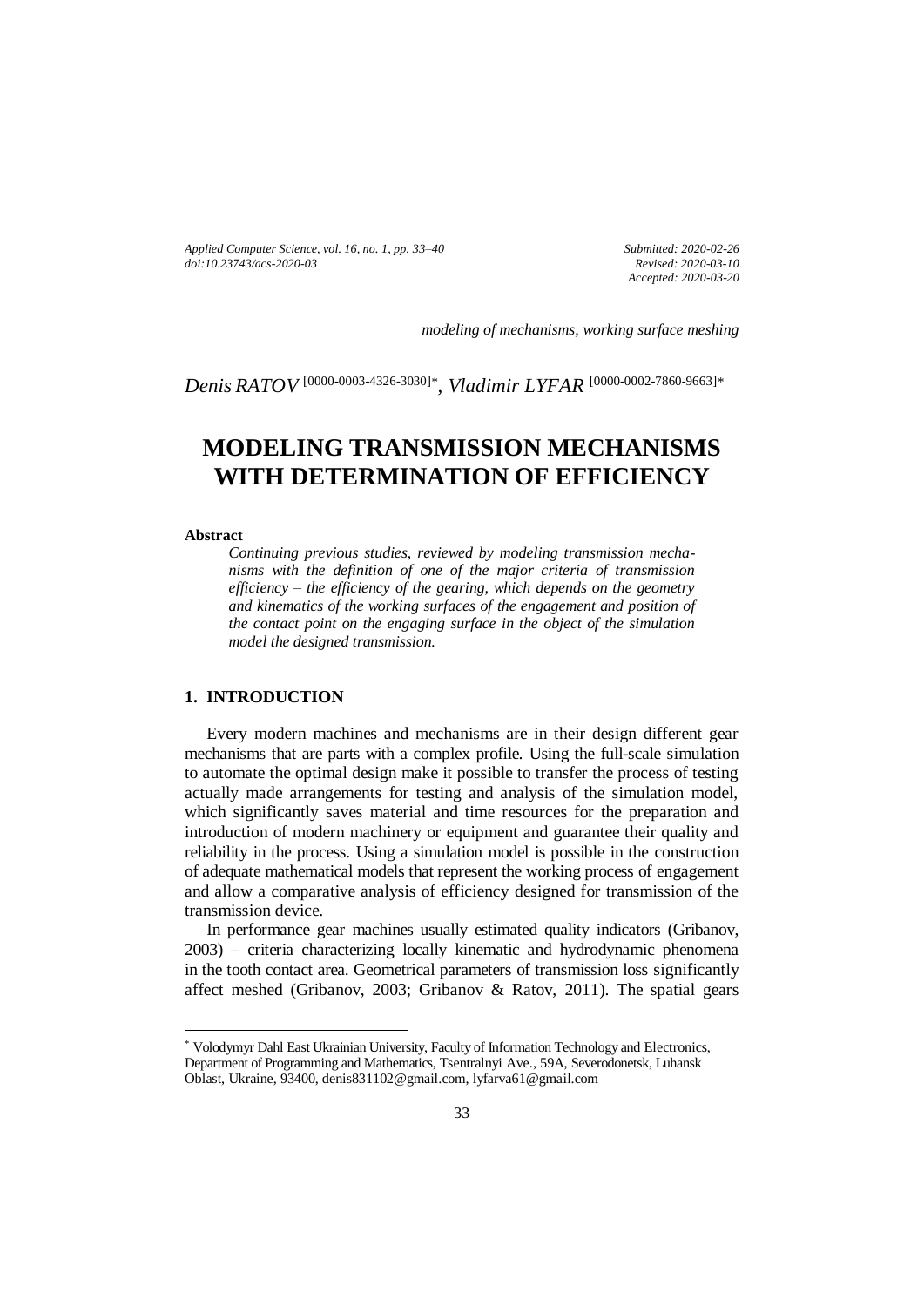longitudinal sliding provides additional frictional losses in gearing. Therefore, an important criterion for evaluating the performance of a transmission criterion characterizing the losses in engagement. Such losses can be estimated efficiency engagement coefficient which depends on the geometry and kinematics of the working surfaces of the engagement position of the point of contact on the engagement surface.

The aim of the article is to develop a refined model for calculating efficiency spatial transmission operatively engaged with the contact interactions and side surfaces of the teeth, taking into account the rolling speed and the slip contact pads.

### **2. MODELING THE OBJECT OF RESEARCH**

To study the efficiency of spatial transmission using a mathematical model of the process of formation of teeth on the primary hyperboloidal surfaces (Ratov & Balitska, 2007; Gribanov & Ratov, 2009). The model is based on the mutual bending of producing and manufactured surfaces. For a description of the model have been met:

- 1. Calculation of initial engagement circuit (Ratov & Balitska, 2007).
- 2. Calculation of theoretical initial spatial transmission surfaces, which are one-sheeted hyperboloids of rotation (Gribanov & Ratov, 2009; Nosko, Shyshov & Ratov, 20140.
- 3. Preparation of the radius-vector form of the equations describing the lateral surface of the tooth (Gribanov, 2003; *Instructional "Gleason" company materials,* 2001).
- 4. Model working engagement spatial wheels (Gribanov, 2003; Gribanov & Ratov, 2009). Figure 1 shows a computer implementation of working engagement simulation.



**Fig. 1. Computer implementation working engagement simulation**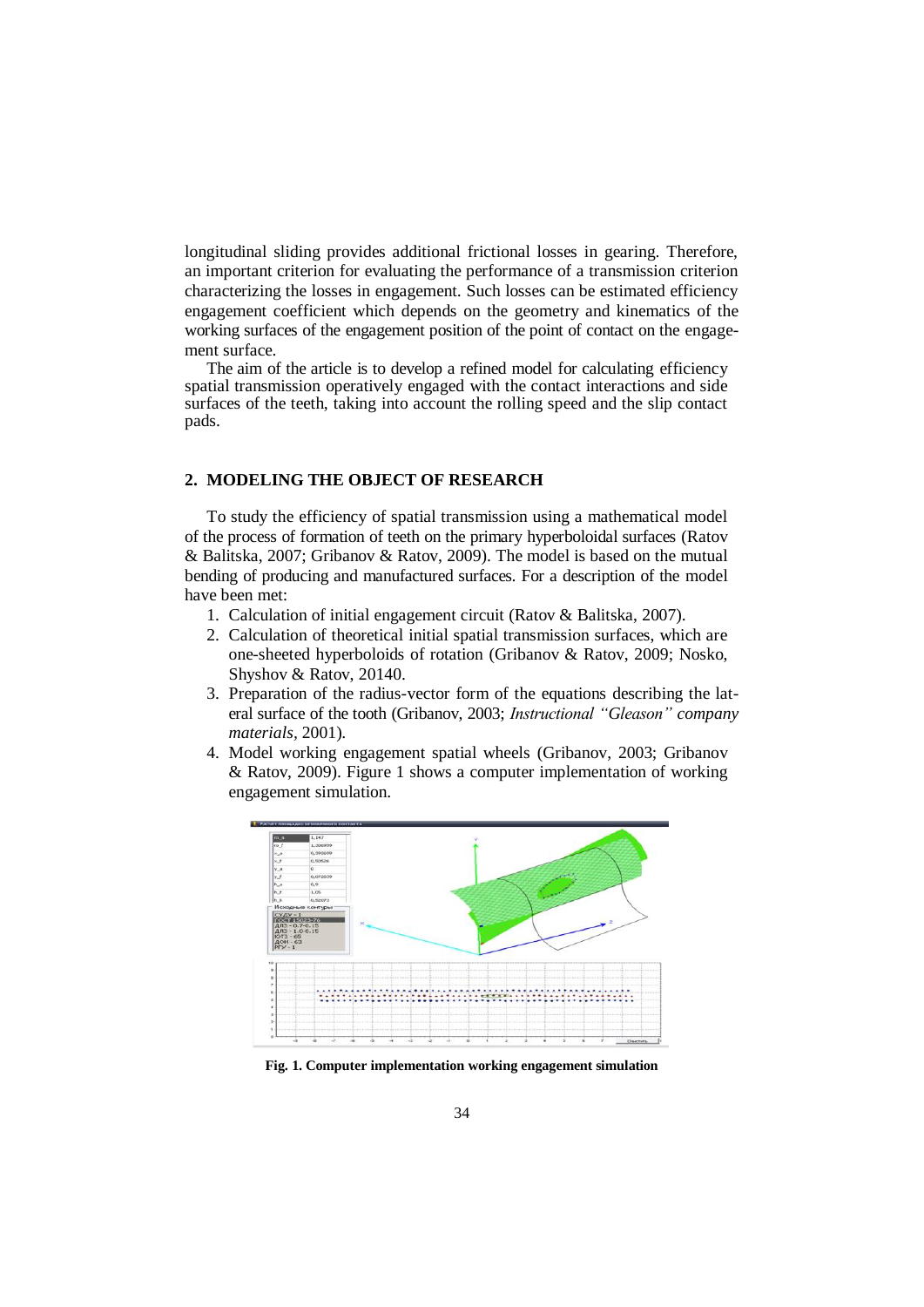Based on the simulation-object modeling mathematical model obtained in the system of the hybrid parametric solid modeling was performed SolidWorks working engagement teeth contacting spatial transmission and a model of the worm gear and the gear transmission with spatial developed (Fig. 3). The structure and steps of construction in the modeling system is shown in Figure 2.



**Fig. 2. Structure – modules working gears meshing spatial modeling system**



**Fig. 3. Worm gearbox and gearbox with developed spatial gear**

## **3. MODEL FOR DETERMINING EFFICIENCY COEFFICIENT**

For evaluation and **comparative** analysis of the synthesized helical gear form the model for calculating the efficiency of the spatial transmission. We express this ratio as the ratio of the elementary works on the driven and the driving gear:

$$
\eta = \frac{A_1}{A_2} \tag{1}
$$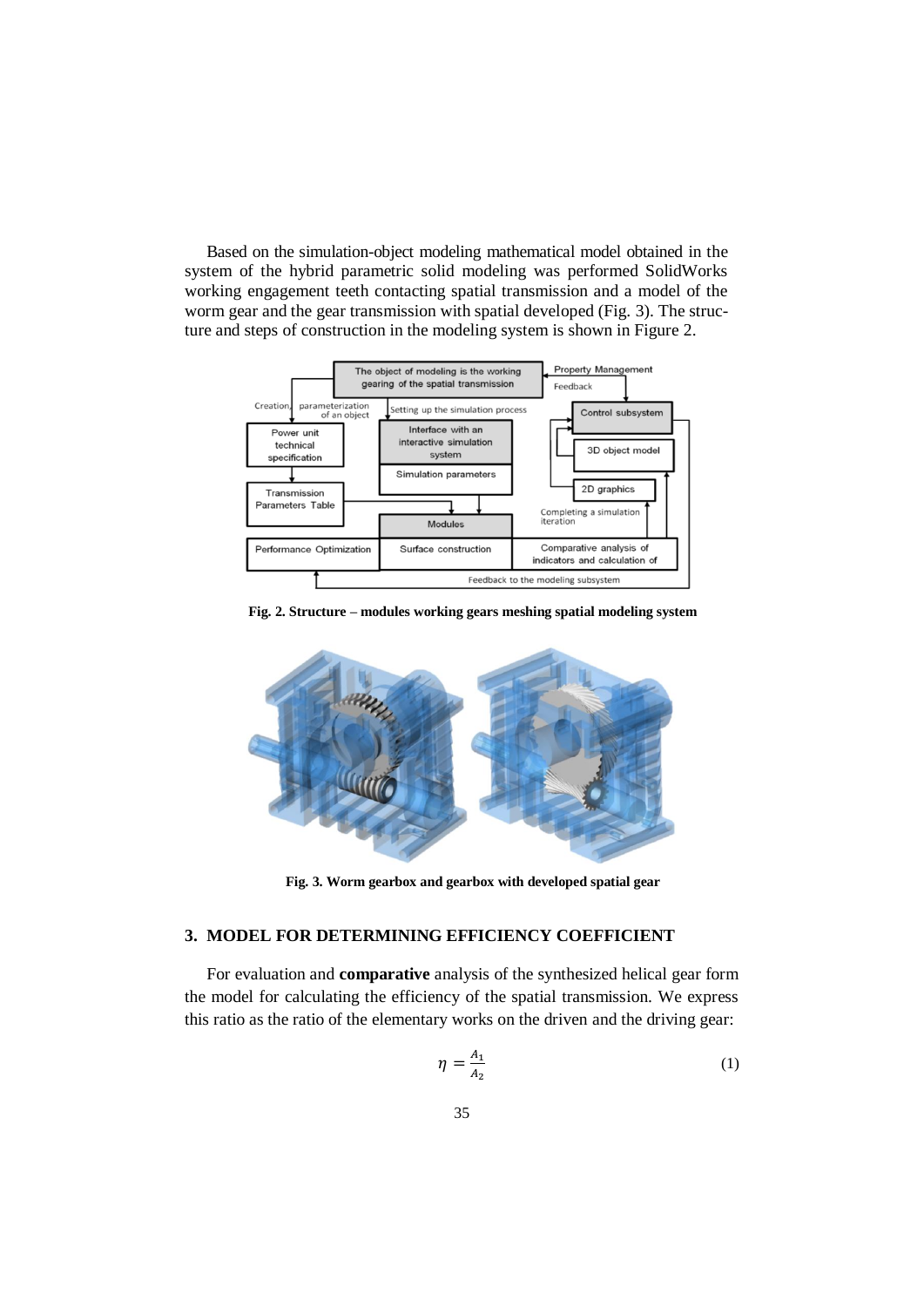where:  $A_1 = F'_1 \cdot V^{(1)} A_2 = F'_2 \cdot V^{(2)} V^{(1)} V^{(2)}$  – the elementary work on the driven and driving gears, respectively,  $V^{(1)}$ ,  $V^{(2)}$  – the circumferential speed of the wheels (Figure 4b),  $F'_1$ ,  $F'_2$  – the projection of the normal force  $F_n$  on  $V^{(1)}$  and  $V^{(2)}$ .



**Fig. 4.** a) The forces acting in the engagement  $F_n$  normal force,  $F_t$  circumference force,  $F_r$  – **radial force,**  $F_w$  **– axial force; b**) vectors peripheral speeds

Construct a mathematical model for determining the efficiency of the spatial transmission is made in consideration of contact interactions side surfaces of the teeth, taking into account the rolling speed and the slip contact pads.

We define the forces at the wheel and pinion helical gear (Fig. 4a). The normal force  $F_n$  between the surfaces of the gear teeth and pinion assumed applied to the nominal point of contact  $P$ , and its projection  $F'_n$  on a common tangent plane to the primary hyperboloidal aksoids at point  $P$  coincides with the direction normal to the teeth and is equal to:

$$
F'_n = F_n \cos \alpha_k \tag{2}
$$

where:  $\alpha_k$  – in nominal pressure angle of the teeth the point of contact.

Hoop forces  $F_t$  at the wheel (all parameters with index 1) and gear (all parameters with index 2) is equal to the projection  $F'_n$  (2) in the direction perpendicular to the generator hyperboloid  $L$  (Figure 4a):

$$
F_{t1} = F'_n \cos \beta_1; F_{t2} = F'_n \cos \beta_2 \tag{3}
$$

where:  $\beta_1$ ,  $\beta_2$  – angles of generators.

Fig. 4b shows the circumferential velocity vectors point  $P$ , lying in the tangent plane. The vector of relative moving speed of the contact points of the active surfaces of the teeth (vector relative sliding velocity) will be:

$$
\bar{V}^{(12)} = \bar{V}^{(2)} - \bar{V}^{(1)}
$$
\n(4)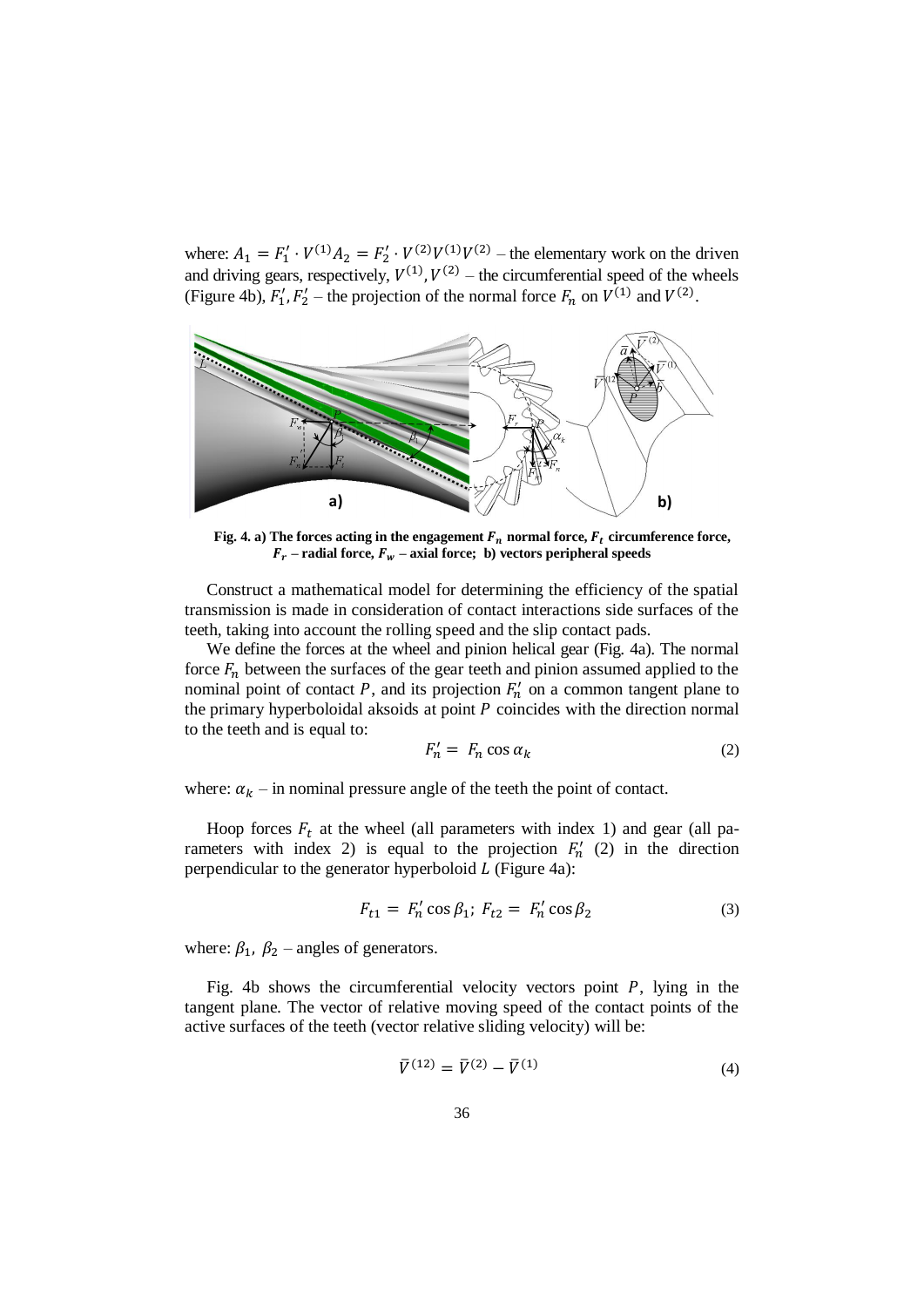The magnitude of this vector:

$$
V^{(12)} = V^{(2)} \sin \beta_2 - V^{(1)} \sin \beta_1 \tag{5}
$$

We take into account the condition of equality of vectors  $V^{(1)}$  and  $V^{(2)}$  projections on the normal direction:

$$
V^{(2)} = V^{(1)} \frac{\cos \beta_1}{\cos \beta_2} \tag{6}
$$

Longitudinal sliding of the presence of the normal force between the teeth causes the frictional force directed oppositely sliding velocity and direction of the deflection force.

Consequently, the normal force on the projection plane is also tangential to change its direction, deviating at angle of friction  $\rho$  (Gribanov, 2003; Shishov, Velichko & Karpov, 2009):

$$
f = \text{tg}\rho \tag{7}
$$

where:  $f$  – coefficient of sliding friction at the contact points the working surfaces of gear pair.

The projection of the normal force  $F_n$  on the velocity  $V^{(1)}$  and  $V^{(2)}$  direction are of the form:

$$
F_1' = F_n \cos \alpha_k \cos(\beta_1 - \rho); F_2' = F_n \cos \alpha_k \cos(\beta_2 - \rho) \tag{8}
$$

Substituting (6) and (8) into (1) we obtain:

$$
\eta = \frac{F_1' \cdot V^{(1)}}{F_2' \cdot V^{(2)}} = \frac{F_n \cos \alpha_k \cos(\beta_1 - \rho) \cdot V^{(1)}}{F_n \cos \alpha_k \cos(\beta_2 - \rho) \cdot V^{(2)}} = \frac{\cos(\beta_1 - \rho) \cdot \cos \beta_2}{\cos(\beta_2 - \rho) \cdot \cos \beta_1}
$$
(9)

After standard identity transformations, taking into account (7), the efficiency of spatial transmission (9) takes the form:

$$
\eta = \frac{(\cos \beta_1 \cdot \cos \rho + \sin \beta_1 \cdot \sin \rho) \cdot \cos \beta_2}{(\cos \beta_2 \cdot \cos \rho + \sin \beta_2 \cdot \sin \rho) \cdot \cos \beta_1} = \frac{1 + \tan \beta_1 \cdot f}{1 + \tan \beta_2 \cdot f}
$$
(10)

Rolling bodies slidably most complete linkage geometry and the force interaction in contact bodies considered in determining the coefficient of sliding friction in (Shishov, Velichko & Karpov, 2009):

$$
f = \frac{0.09 \cdot q_n^{0.1} \cdot (10 + \lg \frac{HB \cdot R_a}{E_r} |\chi_r|)}{(v^{(12)})^{0.35} \cdot (v^{(E)})^{0.1} \cdot v^{0.07}} \cdot |\chi_r|^{0.25}
$$
 (11)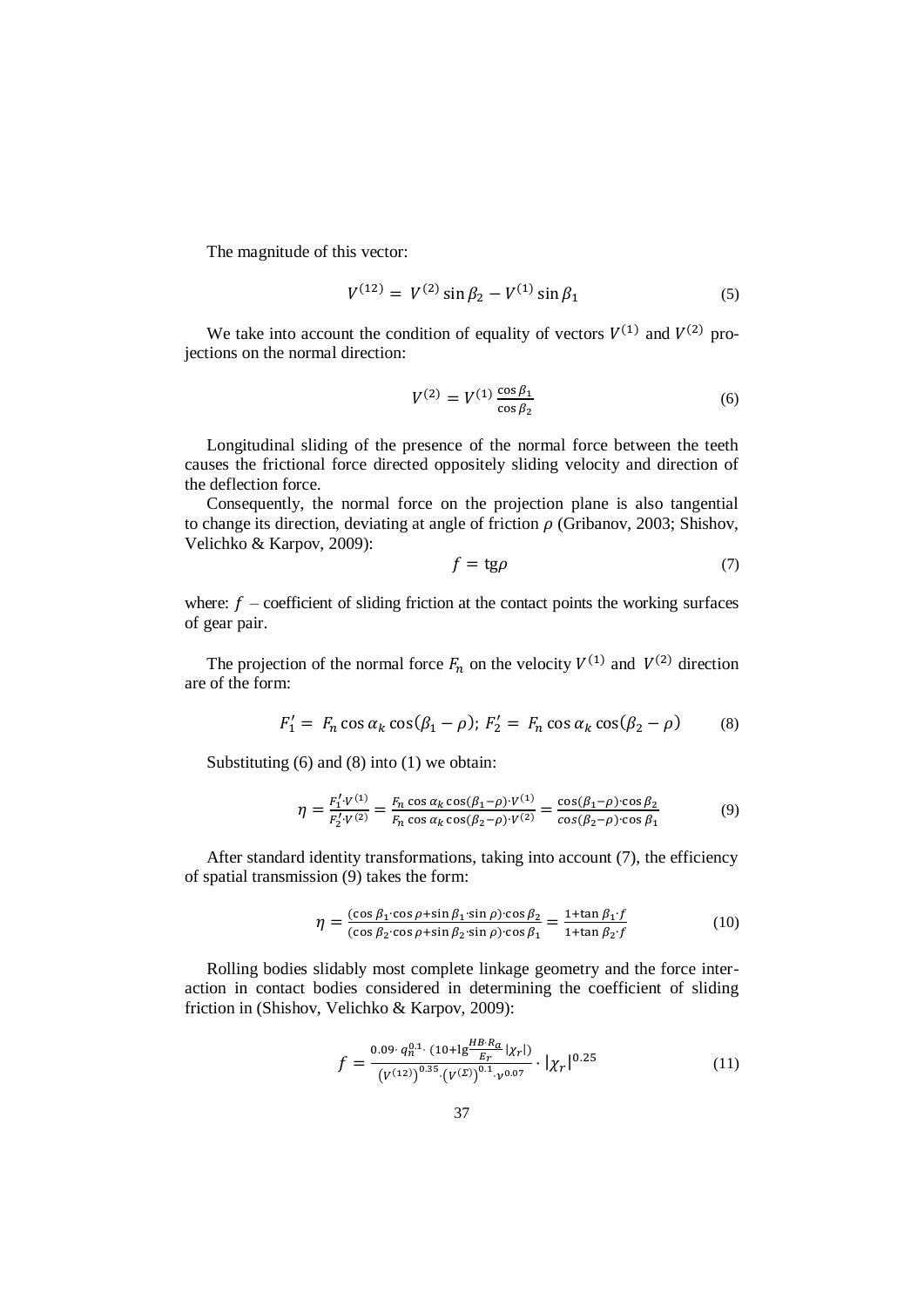where:  $q_n$  – the contact load per unit length of the line (N/cm),

 $HB$  – hardness of less solid bodies in contact (N/cm<sup>2</sup>),

- $V^{(12)}$  normal to the contact line relative sliding velocity (cm/s),
- $V^{(\Sigma)}$  total rolling velocity (cm/s),
- $E_r$  reduced modulus (N/cm<sup>2</sup>),
- $R_a$  the roughness value of the most solid (cm),
- $\nu$  oil viscosity (cSt),
- *χ* – reduced curvature.

Load per unit length of the line of contact can be found from the relationship:

$$
q_n = \frac{T}{r \cdot L \cdot \varepsilon} = \frac{T \cdot \cos \beta_1}{r \cdot \varepsilon \cdot b_w} \tag{12}
$$

where:  $T$  – torque on the input shaft,

- $r$  the distance from the contact point to the axial line of the shaft,
- $L$  length of the line of contact,
- $\epsilon$  the overlap coefficient.

In view of formula (12) and the resistance to scoring coefficient represented in (Gribanov, 2003; Gribanov & Ratov, 2009; Ratov, & Lyfar, 2019), where it is expressed as a ratio of the relative sliding velocity teeth surfaces to the total rolling rate of contact points:

$$
K_{\nu} = \frac{V^{(12)}}{V^{(\Sigma)}} \tag{13}
$$

coefficient of sliding friction (11) finally becomes

$$
f = 0.09 \cdot \left(\frac{T \cdot \cos \beta_1}{r \cdot \varepsilon \cdot b_W}\right)^{0.1} \cdot |\chi_r|^{0.25} \cdot \frac{\left(10 + \lg \frac{HB \cdot R_a}{E_r} \cdot |\chi_r|\right)}{\left(K_v\right)^{0.35} \cdot \left(V^{(\Sigma)}\right)^{0.45} \cdot \nu^{0.07}}
$$
(14)

The turns of the worm in the worm gear slip when driving on the wheel teeth. Large slip is the cause of the wear and seizing of such transfers, reducing their efficiency. Model for calculating efficiency worm gear similar construct, the calculation of the efficiency screw pair, since the friction conditions they are identical (Shishov, Velichko & Karpov, 2009):

$$
\eta = 0.95 \frac{\text{tgy}}{\text{tg}(\gamma + \rho)}\tag{15}
$$

where:  $0.95$  – factor takes into account the energy loss in mixing oil for lubrication dipping,

 $\gamma$  – lifting pitch helix angle (5° – 20°),

 $\rho$  – the friction angle.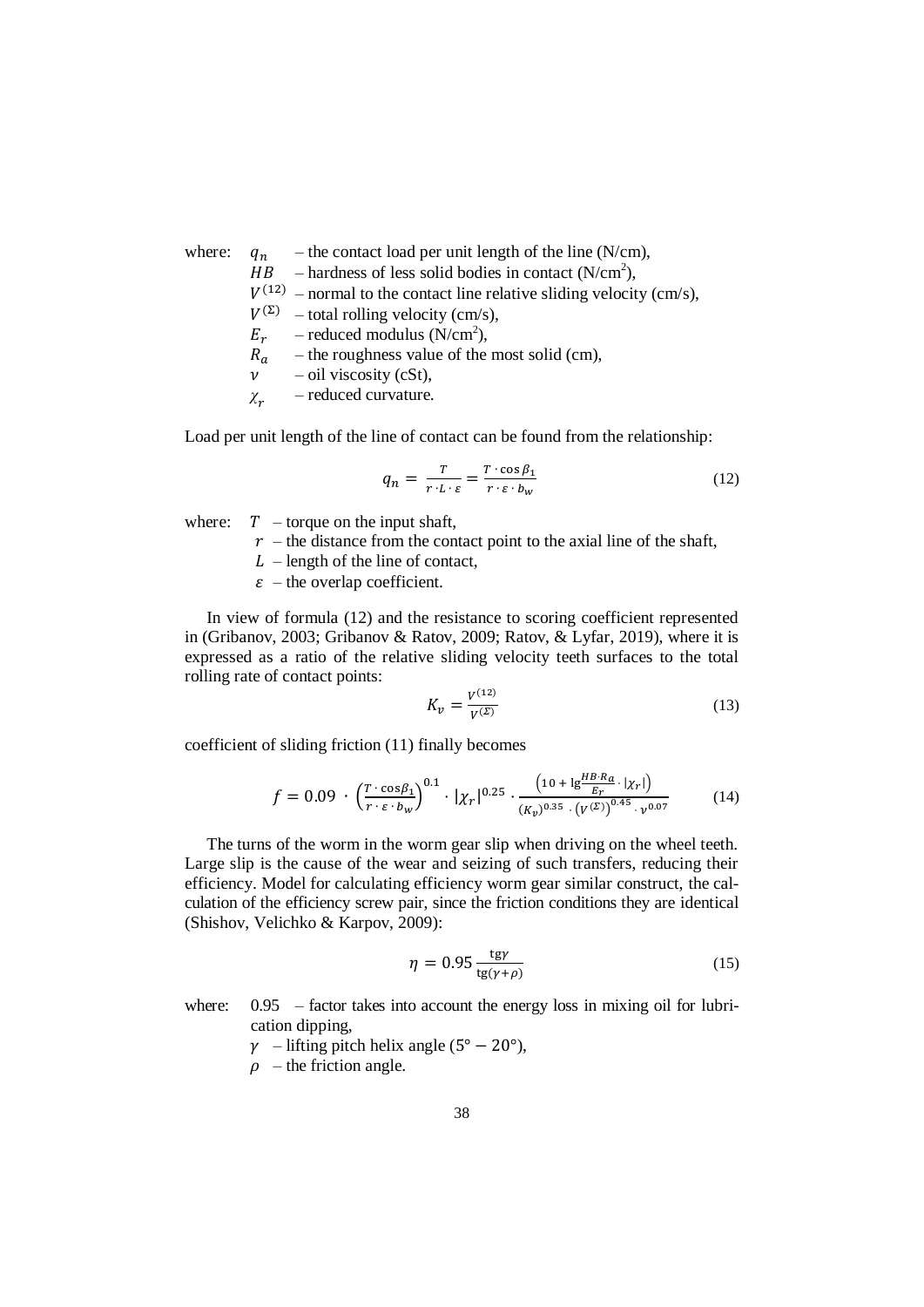Considering equation (7), the expression for calculating the efficiency a worm gear (15) takes the form:

$$
\eta = 0.95 \frac{\text{tgy} \cdot (1 - \text{tgy} \cdot f)}{\text{tgy} + f} \tag{16}
$$

## **4. THE METHODOLOGY AND THE RESULTS OF RESEARCH**

Using the equations of the surfaces in the radius-vector form  $\bar{r}(\nu,\varphi)$ (Gribanov, 2003; *Instructional "Gleason" company materials,* 2001), the equation for  $K_v$  (Gribanov, 2003; Gribanov & Ratov, 2009; Ratov, & Lyfar, 2019),  $V^{(\Sigma)}$ (Gribanov & Ratov, 2009), which are defined using the coefficients of the quadratic forms of the surface *E*, *F*, *G*, equation given curvature  $\chi_r$ , the resultant sliding friction coefficient (14), taking into account the efficiency of the equation spatial transmission (10) and worm gear (16) in [Computer Algebra](https://ru.wikipedia.org/wiki/%D0%A1%D0%B8%D1%81%D1%82%D0%B5%D0%BC%D0%B0_%D0%BA%D0%BE%D0%BC%D0%BF%D1%8C%D1%8E%D1%82%D0%B5%D1%80%D0%BD%D0%BE%D0%B9_%D0%B0%D0%BB%D0%B3%D0%B5%D0%B1%D1%80%D1%8B)  [System](https://ru.wikipedia.org/wiki/%D0%A1%D0%B8%D1%81%D1%82%D0%B5%D0%BC%D0%B0_%D0%BA%D0%BE%D0%BC%D0%BF%D1%8C%D1%8E%D1%82%D0%B5%D1%80%D0%BD%D0%BE%D0%B9_%D0%B0%D0%BB%D0%B3%D0%B5%D0%B1%D1%80%D1%8B) Wolfram Mathematica 8 construct a mathematical model for calculating efficiency spatial transmission operatively engaged (at the angle of engagement) and worm gear (Fig. 5). In this case  $T = 23000$  Ncm;  $HB = 2800$  N/cm<sup>2</sup>;  $E_r = 203.9 \cdot 10^3 \text{ N/cm}^2$ ;  $R_a = 4 \cdot 10^{-5} \text{ cm}$ ;  $v = 20 \text{ cSt}$ .



**Fig. 5. The efficiency of the test gear**